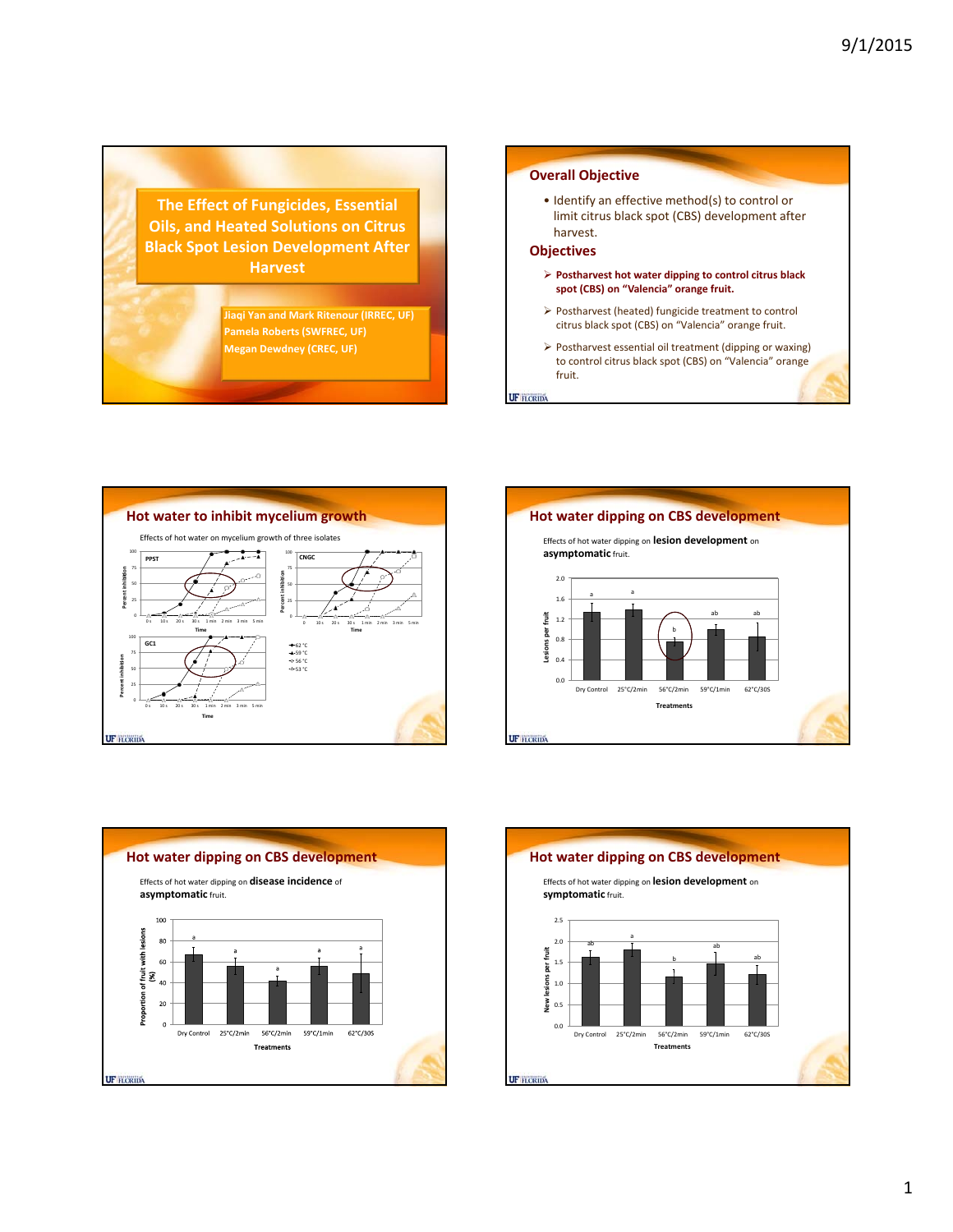# **Overall Objective**

• Identify an effective method(s) to control or limit citrus black spot (CBS) development after harvest.

#### **Objectives**

- Postharvest hot water dipping to control citrus black spot (CBS) on "Valencia" orange fruit.
- **Postharvest (heated) fungicide treatment to control citrus black spot (CBS) on "Valencia" orange fruit.**
- Postharvest essential oil treatment (dipping or waxing) to control citrus black spot (CBS) on "Valencia" orange fruit.

**UF FLORIDA** 



## **Overall Objective**

• Identify an effective method(s) to control or limit citrus black spot (CBS) development after harvest.

### **Objectives**

- $\triangleright$  Postharvest hot water dipping to control citrus black spot (CBS) on "Valencia" orange fruit.
- Postharvest (heated) fungicide treatment to control citrus black spot (CBS) on "Valencia" orange fruit.
- **Postharvest essential oil treatment (dipping or waxing) to control citrus black spot (CBS) on "Valencia" orange fruit.**

**UF FLORIDA**